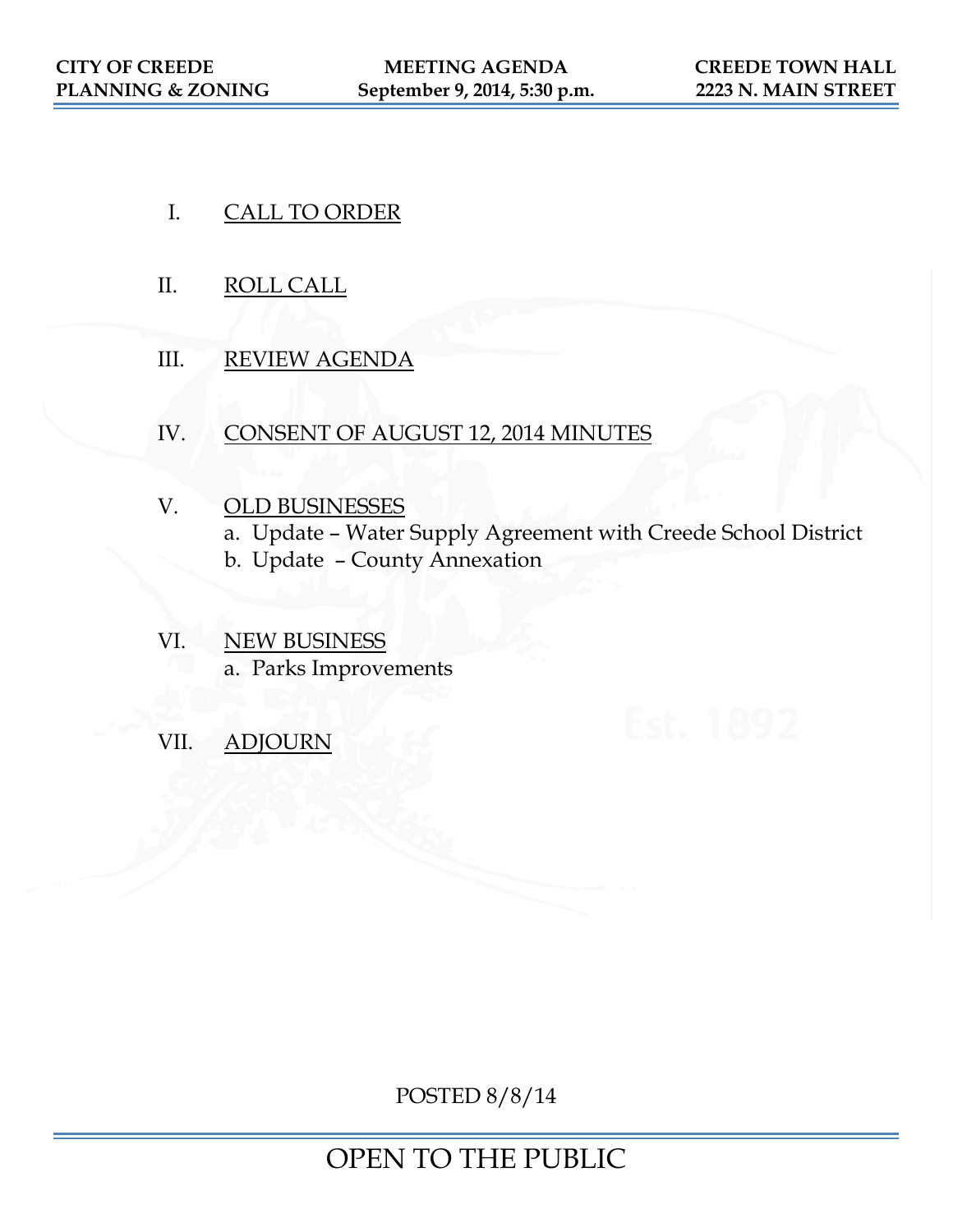# **PLANNING & ZONING COMMISSION CITY OF CREEDE, COLORADO – A TOWN August 12, 2014**

## REGULAR MEETING

The Planning and Zoning Commission of the City of Creede – a Town, County of Mineral, State of Colorado, met in the Creede Town Hall at the hour of 5:31 p.m. There being present at the call of the roll the following persons:

| <b>COMMISSIONERS PRESENT:</b> | Kay Wyley [arr. 5:37], Eric Grossman, Lauri Jordan, Frank Freer |
|-------------------------------|-----------------------------------------------------------------|
| <b>COMMISSIONERS ABSENT:</b>  | Rex Sheppard                                                    |

Commissioner Jordan, presiding, declared a quorum present: Those members of staff also present were as follows: Clyde Dooley, Town Manager

#### AGENDA

Manager Dooley added a discussion of a retaining wall on Capitol to New Business item b. Commissioner Grossman moved and Commissioner Freer seconded to approve the agenda as amended. The vote was unanimous. Commission Chair Jordan declared the motion carried.

## CONSENT OF JUNE 10, 2014 MINUTES

Commissioner Freer moved and Commissioner Grossman seconded to approve the June 10, 2014 minutes. The vote was unanimous. Commission Chair Jordan declared the motion carried.

#### OLD BUSINESS

### WEST 3RD ACCESS BLOCKS 37& 38

Interest in developing access to homes on West 3rd above Capitol Avenue has been developing. Many options have been discussed over the years, but no petition or other correspondence has been received regarding specific plans, so the matter was tabled.

#### FLUME UPDATE

The Flume Committee had been meeting often and has some great options for the flume. They hope to present them to the Board of Trustees during a fall work session.

#### BIERNAT/GRANT REPLAT UPDATE

The replat was nearly complete and should be ready for approval at the September 2, 2014 Board of Trustees meeting.

#### NEW BUSINESS

## NEW SCHOOL WATER UPDATE

Dooley addressed several concerns and considerations of providing water to the new school. Possible annexation of the property was also discussed at length. The agreement may be ready for approval at the next Planning & Zoning meeting.

#### RETAINING WALL CAPITOL AVENUE

Commissioner Freer recused himself from this discussion. Dooley explained that an eroding retaining wall on the alley behind Capitol Avenue had been brought to his attention by adjacent property owner Frank Freer. It seems likely that the failure is on city property and a survey has been ordered. Repairs may need to be made once the survey had been received.

## ADJOURN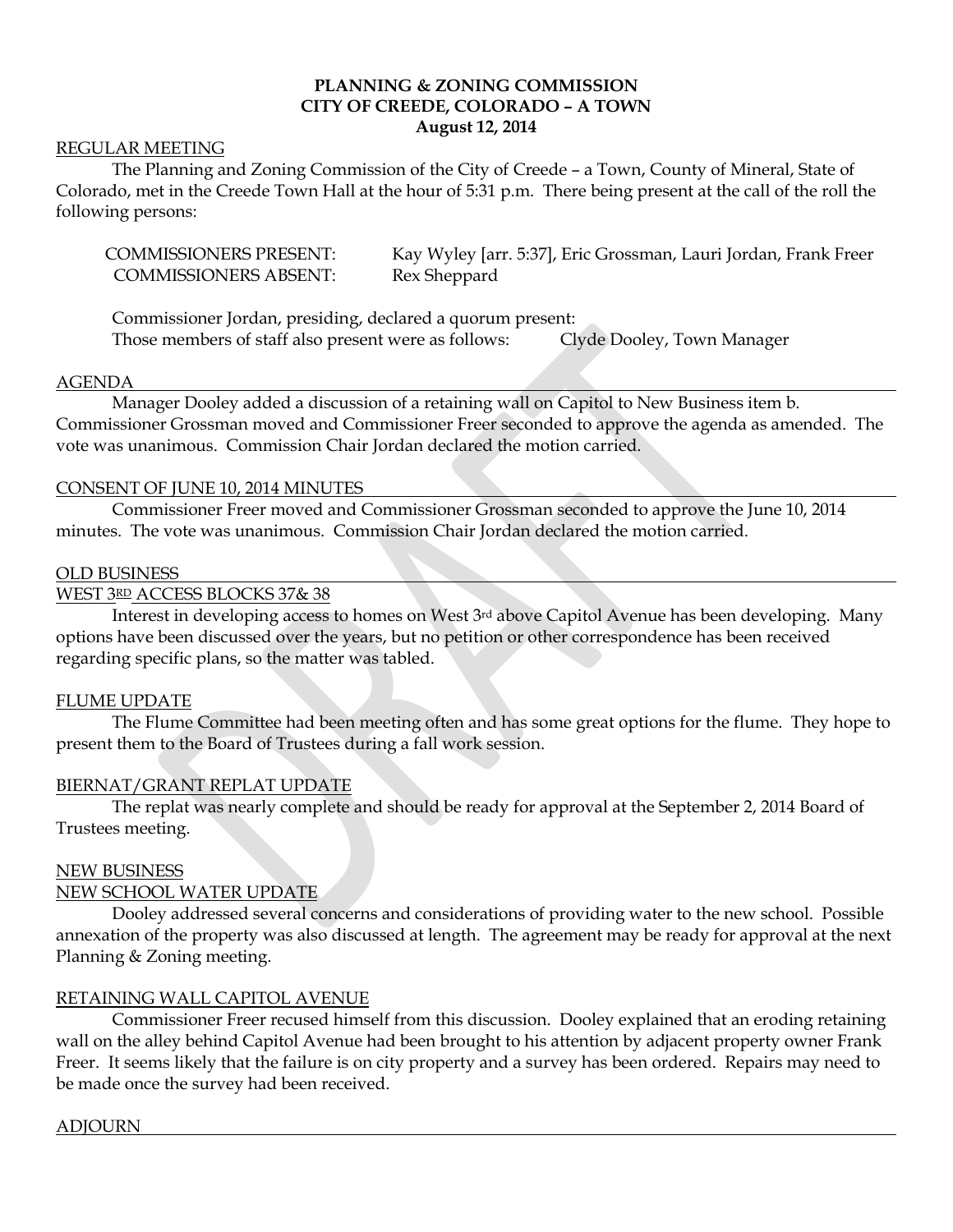There being no further business to come before the Planning and Zoning Commission at this time, Commissioner Freer moved and Commissioner Grossman seconded that the meeting be adjourned at 6:08 p.m. The vote was unanimous. Commission Chair Jordan declared the motion carried. Respectfully submitted:

\_\_\_/*Randi Snead/*\_\_\_\_\_\_\_\_\_\_\_\_\_\_\_\_\_\_\_\_\_ Randi Snead City Clerk/Treasurer